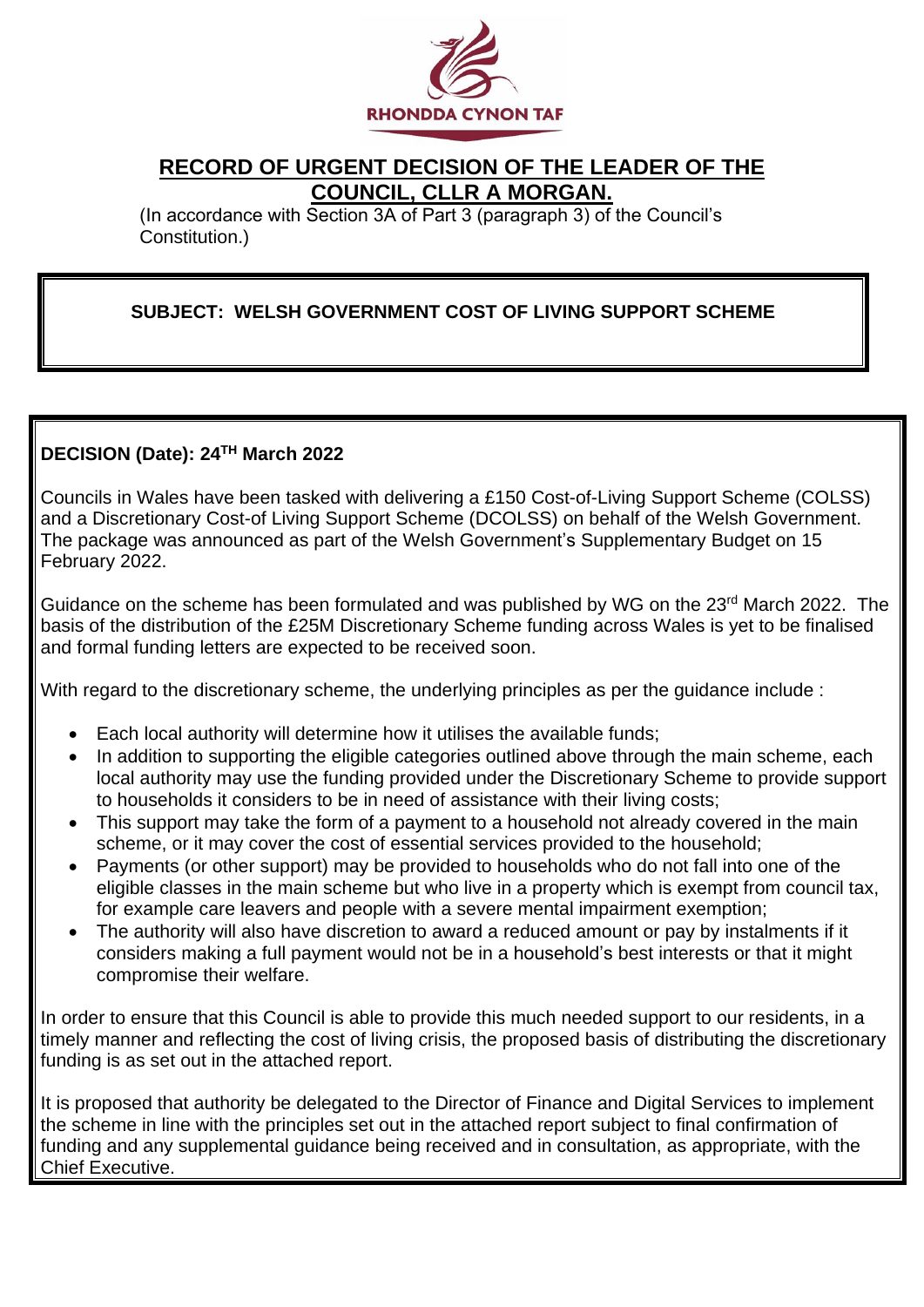| A morgan<br>Leader's Signature | <b>Print Name</b> Andrew Morgan | Date 24.03.22 |
|--------------------------------|---------------------------------|---------------|

**The decision is taken in accordance with Section 15 of the Local Government Act, 2000 (Executive Functions) and in the terms set out in Section 5 of Part 3 of the Council's Constitution**

| <b>Deputy Leader CLLR WEBBER</b>                      | <b>DATE</b> |
|-------------------------------------------------------|-------------|
| <b>CONSULTEE CABINET MEMBER SIGNATURE</b>             |             |
| M. Webker.                                            |             |
|                                                       | 24.03.22    |
| <b>DIRECTOR OF LEGAL SERVICES CONSULTEE SIGNATURE</b> | <b>DATE</b> |
| A S. Wilki                                            |             |
|                                                       | 24.03.22    |
| <b>CHIEF EXECUTIVE CONSULTEE SIGNATURE</b>            | <b>DATE</b> |
| leh Buddh                                             |             |
|                                                       | 24.03.22    |
| <b>DIRECTOR OF FINANCE AND DIGITAL SERVICES</b>       | <b>DATE</b> |
| Vlari                                                 |             |
|                                                       | 24.03.22    |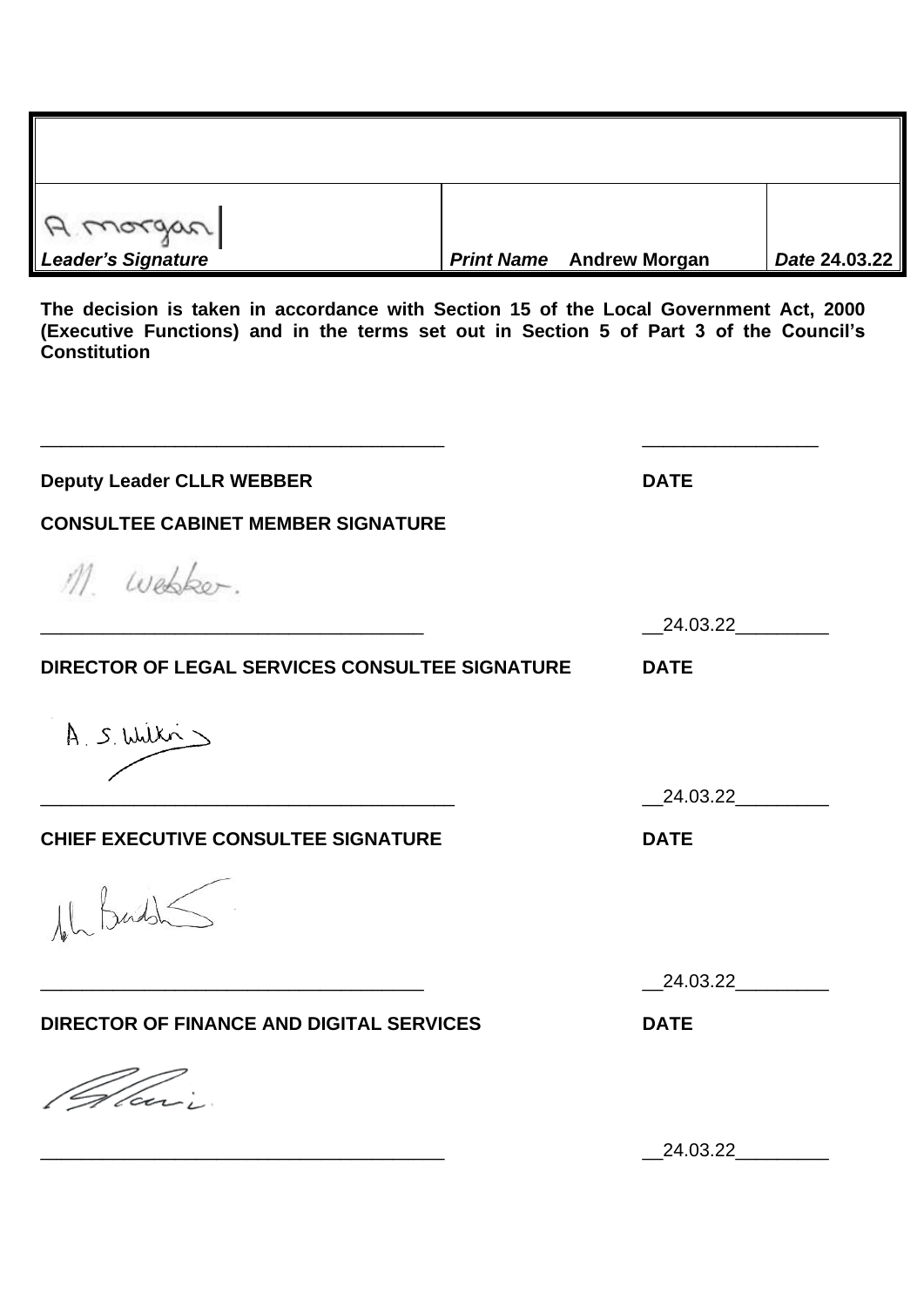

## **RHONDDA CYNON TAF COUNTY BOROUGH COUNCIL**

## **REPORT TO ACCOMPANY AN URGENT DECISION OF THE LEADER OF THE COUNCIL, CLLR A MORGAN**

## **24TH MARCH 2022**

## **WELSH GOVERNMENT COST OF LIVING SUPPORT SCHEME**

#### **REPORT OF DIRECTOR OF FINANCE AND DIGITAL SERVICES Author(s): MR BARRIE DAVIES**

#### **1. PURPOSE OF THE REPORT**

1.1 The purpose of the report is to provide details of Welsh Government's Cost of Living Support Scheme including a proposal in respect of the associated Discretionary Scheme.

#### **2. RECOMMENDATIONS**

- 2.1 It is recommended to:
	- a) Note the detail of the Welsh Government Cost of Living Support Scheme;
	- b) Consider and if appropriate agree the Discretionary Scheme; and
	- c) Note and agree the implementation arrangements and delegation to the Director of Finance and Digital Services as detailed at section 11.

## **3. REASONS FOR RECOMMENDATIONS**

3.1 To provide details of the Welsh Government scheme and to set out the proposed discretionary scheme.

#### **4. BACKGROUND**

4.1 The Welsh Government (WG) announced a package of measures to help people with support towards the cost of living. The package includes £152M to provide a £150 cost-of-living payment to eligible households (the main scheme) and £25M to provide discretionary support for other purposes related to living costs.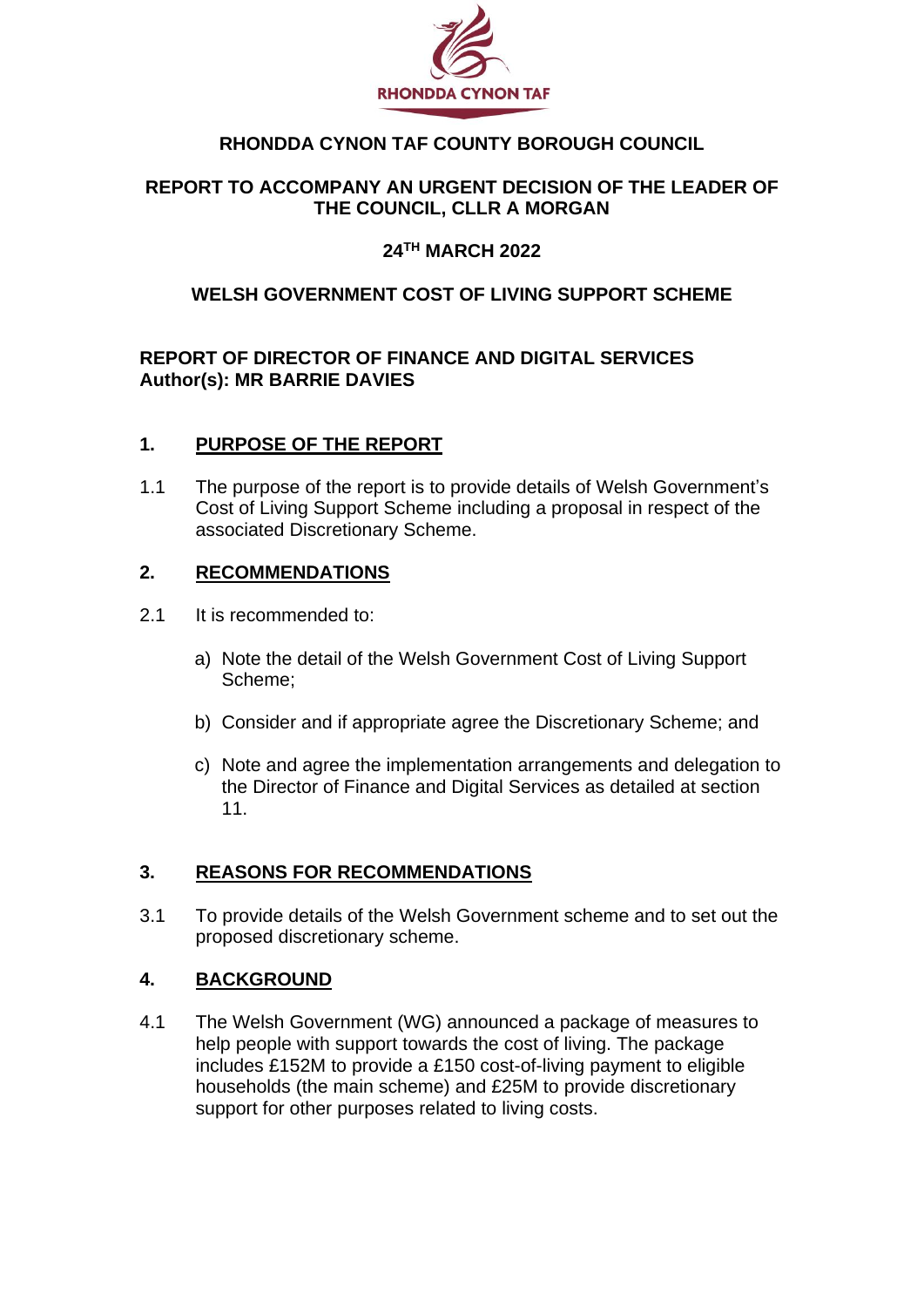- 4.2 The schemes are intended to provide **immediate** support as Wales recovers from the pandemic and support households to deal with the impact of increasing energy and other costs.
- 4.3 The Discretionary Scheme funding can be used by each local authority to support other households it considers to be in need of assistance with their living costs. Each local authority will determine its use of discretionary support as it deems appropriate to address local needs.

## **5. COST OF LIVING SUPPORT SCHEME**

5.1 A payment of £150 can be made to a household under the main scheme if the householder(s) meets one of the following conditions.

## **A. Council Tax Reduction Scheme Entitlement Condition**

If the householder(s) was in receipt of support through the Council Tax Reduction Scheme (CTRS) on 15<sup>th</sup> February 2022, they are automatically assessed as being entitled to a payment of £150 regardless of the valuation band in which their property is placed.

## **B. Council Tax Band Condition**

Households occupying properties in council tax Bands A to D are assessed as being entitled to a payment of £150 provided they were:

- Liable for council tax on a property on  $15<sup>th</sup>$  February 2022;
- Not in receipt of an exemption for that property on 15<sup>th</sup> February 2022;
- Living in the property as their main or primary residence on  $15<sup>th</sup>$ February 2022; and
- Responsible for paying the associated utility and other regularly incurred bills for the property on 15<sup>th</sup> February 2022.
- 5.2 Local authorities administering the scheme will be able to make the reasonable assumption that household(s) liable to pay council tax are also responsible for paying the utility and other regularly incurred bills.
- 5.3 Households living in properties which attract a disability adaptation band reduction are eligible for a payment, e.g. a property which has been valued as Band E but which receives a disability adaptation band reduction to Band D is eligible.
- 5.4 Households are eligible for a payment if their property band recorded on a valuation list is amended retrospectively after 15<sup>th</sup> February 2022 to fall within an eligible category, for example, as a result of a successful review or appeal made to the Valuation Office Agency (VOA) that concluded after this date. Households living in new-builds awaiting an official banding from the VOA are also eligible for a payment if the official banding subsequently allocated by the VOA, effective on  $15<sup>th</sup>$  February 2022, meets the eligibility criteria for the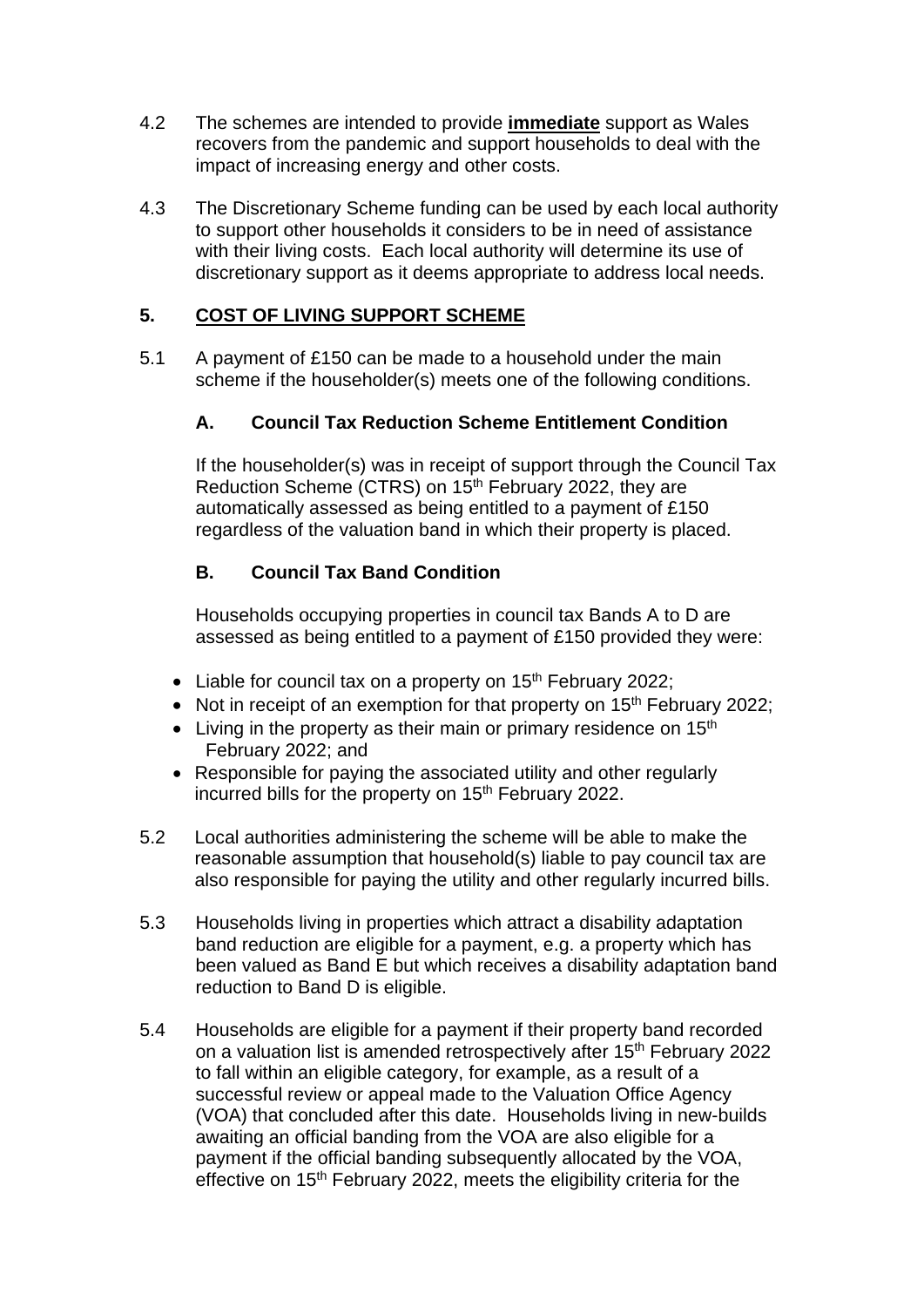scheme. However, for operational reasons, payments will no longer be made in these respects after the scheme has closed on 30<sup>th</sup> September 2022. Any disputes about property banding should be resolved through the VOA's usual process for reviews, proposals and appeals.

- 5.5 Only one £150 payment is to be made in relation to any single dwelling under the main scheme. In cases of joint and several liability, only one payment is to be made and it should be paid to the first named person on the council tax bill. Where this is not possible, local authorities have discretion to identify the most appropriate person to whom the payment should be made.
- 5.6 The estimated number of eligible households in Rhondda Cynon Taf are shown below:

| Main Scheme                                                           | <b>RCT</b><br>Households /<br><b>Payments</b> | <b>RCT Value</b>           |
|-----------------------------------------------------------------------|-----------------------------------------------|----------------------------|
| £150 to all households in receipt of CTRS                             | 24.182                                        | £3,627,300                 |
| £150 to all other households (not in receipt of CTRS) in bands A to D | 68,702<br>92,884                              | £10,305,300<br>£13,932,600 |

#### **6. DISCRETIONARY COST OF LIVING SUPPORT SCHEME**

- 6.1 In addition to supporting the eligible categories outlined above through the main scheme, each local authority may use the funding provided under the Discretionary Scheme to provide support to households it considers to be in need of assistance with their living costs. This support may take the form of a payment to a household not already covered in the main scheme, or an additional payment, or it may cover the cost of essential services provided to the household.
- 6.2 Each local authority will determine how it utilises the available funds.
- 6.3 The all Wales resource for the discretionary scheme amounts to £25M.
- 6.4 The proposed design for the RCT Discretionary Scheme is as set out in the table below and will mean that approximately 86% of households in RCT will receive a payment of £150 and a further 10% will receive a payment of £100. All families with (statutory) school age children will also receive a £50 payment.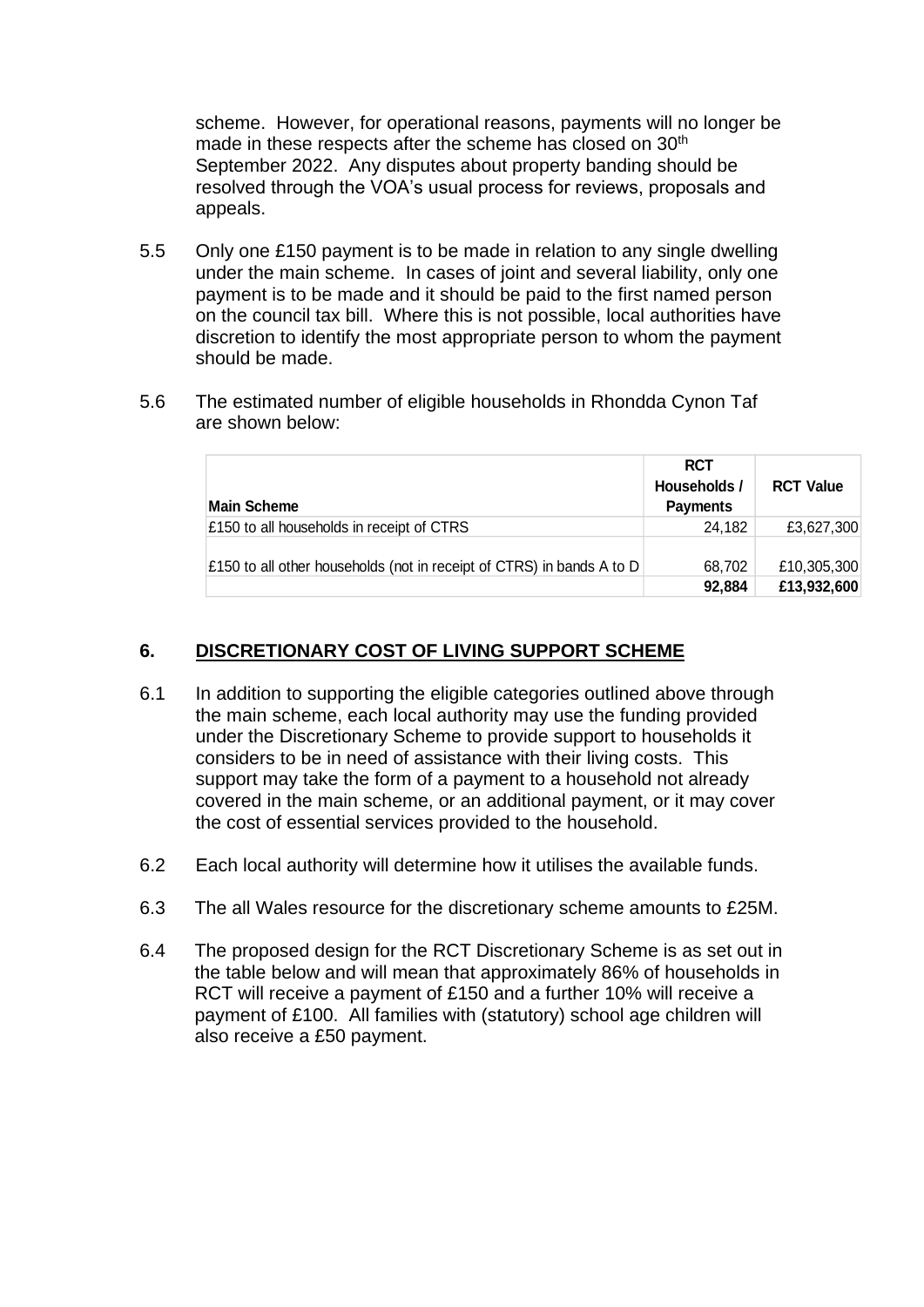|                                                                           | <b>RCT</b><br>Households / | <b>RCT Value</b> |
|---------------------------------------------------------------------------|----------------------------|------------------|
| <b>Discretionary Scheme</b>                                               | <b>Payments</b>            |                  |
| £150 to Exempt Occupied Properties:                                       |                            |                  |
| Care Leavers (Class X)                                                    | 85                         | £12,750          |
| Severely Mentally Impaired (Class U)                                      | 318                        | £47,700          |
| People Receiving Care (Class I)                                           | 21                         | £3,150           |
| People Providing Care (Class J)                                           | 5                          | £750             |
|                                                                           | 429                        | £64,350          |
|                                                                           |                            |                  |
| £100 to all non CTRS households in bands E and F                          | 9,749                      | £974,900         |
| £100 to HMO's/All Student Dwellings (Class N)                             | 828                        | £82,800          |
|                                                                           | 10,577                     | £1,057,700       |
| <b>Funding for Food Banks</b>                                             |                            | £50,000          |
| Payment of £50 to families with one child or more of statutory school age | 22,700                     | £1,135,000       |
| <b>Total Cost of Scheme</b>                                               |                            | £2,307,050       |

# **7. INDICATIVE SCHEME DELIVERY TIMETABLE**

- 7.1 The Cost of Living Support Scheme is open until 30<sup>th</sup> September 2022 and therefore will be operationally delivered over a number of months between March and September 2022.
- 7.2 The delivery arrangements will include a combination of automatic payments and registrations. Indicative timelines are shown below.

April / May 2022

- Automatic payments and notifications to all eligible households where bank details held
- Write out to and registration process opens for those households where no bank details are held / families with one child or more of statutory school age

May / June 2022

- Payment made following registrations
- Payment made to families with statutory school age child(ren)

## **8. EQUALITY AND DIVERSITY IMPLICATIONS / SOCIO ECONOMIC DUTY**

8.1 Due regard has been given to the Council's public sector equality duties under the Equality Act 2010, namely the Public Sector Equality Duty and Socio-Economic Duty.

## **9. WELSH LANGUAGE IMPLICATIONS**

9.1 There are no Welsh language implications as a result of the recommendations in this report.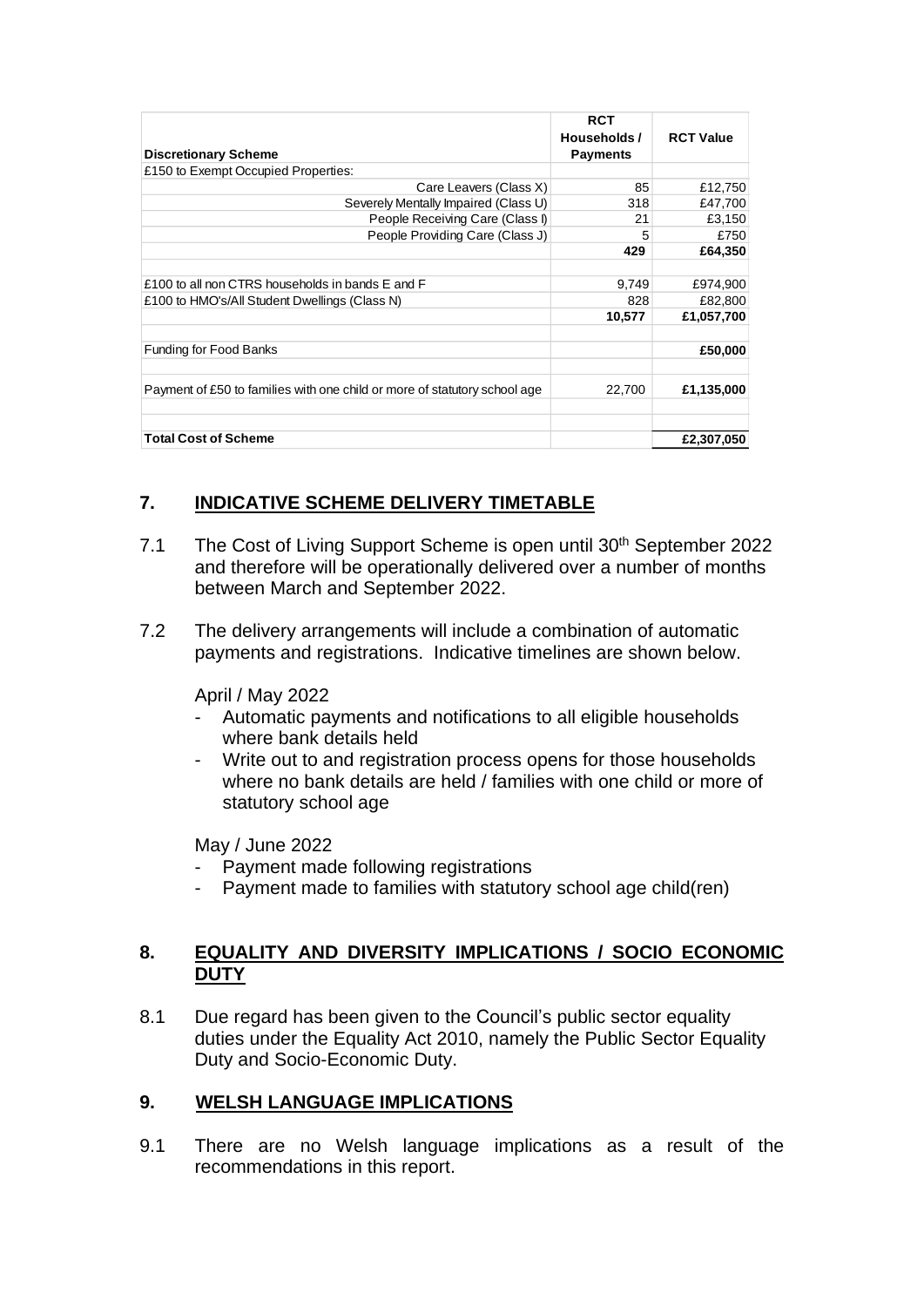## **10. CONSULTATION / INVOLVEMENT**

10.1 There are no consultation requirements associated with the WG Scheme.

## **11. FINANCIAL IMPLICATION(S)**

- 11.1 The main scheme is fully funded by WG.
- 11.2 The allocation basis for the all Wales funding of £25M for the discretionary scheme is in the process of being finalised. However, based on the allocation basis of the main scheme, the cost of the proposed discretionary scheme is broadly in line with the expected funding arrangements (with any final shortfall, subject to take up, being funded by utilising other one-off resources available to the Council).
- 11.3 Scheme guidance has been published (23<sup>rd</sup> March 2022) by WG with formal funding letters expected to be received shortly.
- 11.4 The detail of the scheme including eligibility, assessment and its administration is delegated to the Director of Finance and Digital Services in line with the Council's Constitution. Any changes necessary and consequential to the final funding and any supplemental scheme guidance is also delegated to the Director of Finance and Digital Services in consultation, as appropriate, with the Chief Executive.

## **12. LEGAL IMPLICATIONS** *OR* **LEGISLATION CONSIDERED**

12.1 The Director of Finance and Digital Services will administer the scheme and make the necessary determinations in accordance with the Council's 'officer scheme of delegation'.

#### **13. LINKS TO CORPORATE AND NATIONAL PRIORITIES AND THE WELL-BEING OF FUTURE GENERATIONS ACT**

13.1 The proposals are aligned to the Council's Corporate Plan "Making a Difference" 2020-2024, in particular the priority 'Prosperity – Creating the opportunity for people and businesses to: be innovative; be entrepreneurial; and fulfil their potential and prosper' and also the Wellbeing of Future Generations (Wales) Act 2015 well-being goal of "A more prosperous Wales".

## **14. CONCLUSION**

14.1 The Welsh Government Cost of Living Support Scheme will provide almost £180M to households across Wales to help with the increasing cost of living that is being experienced by many families in Wales and across the UK. These payments will provide a much needed boost to